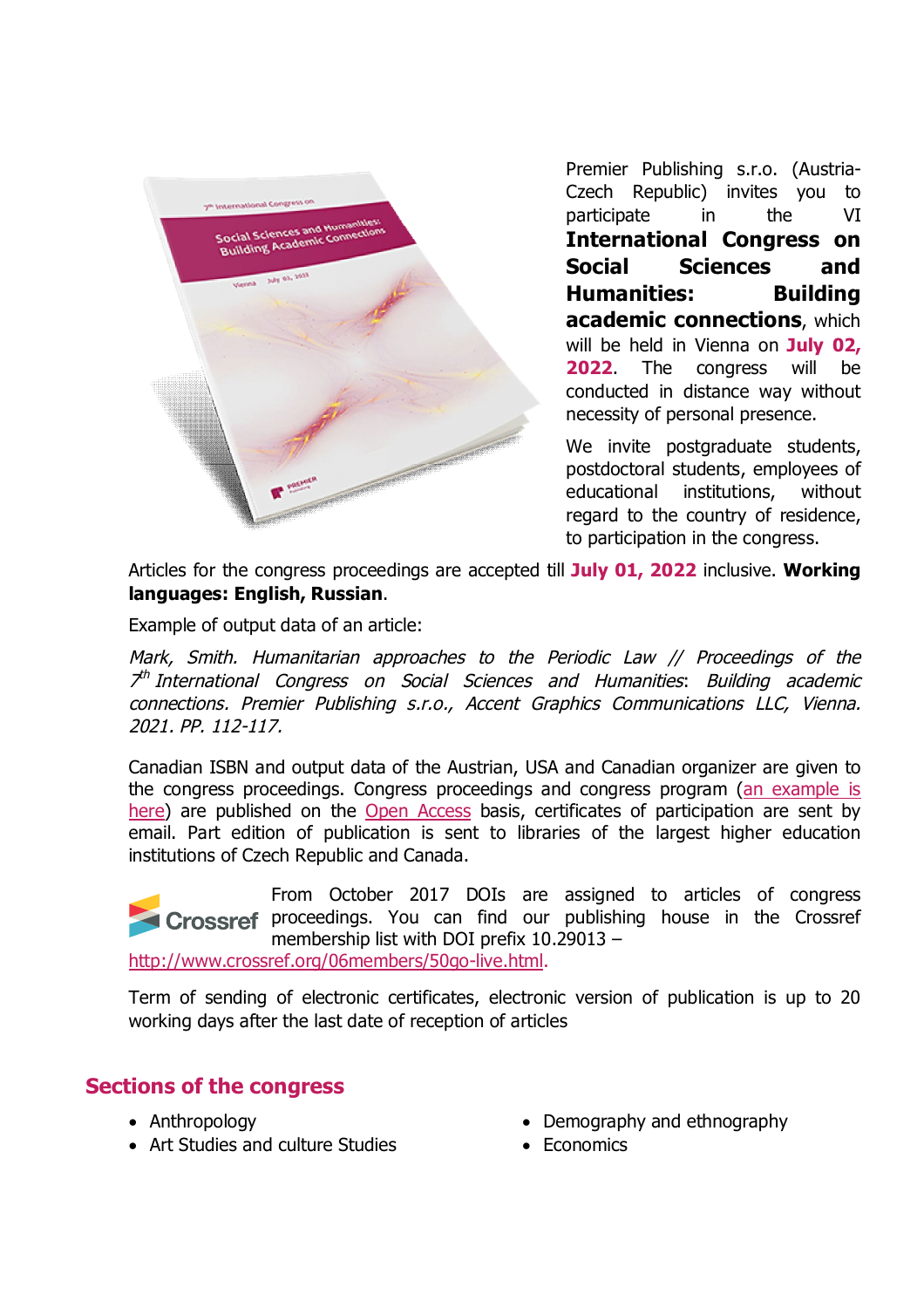- History and archeology
- Journalism
- Legal studies
- Pedagogy
- Philology and Linguistics
- Philosophy

## **Editorial board of congress proceedings**

Abdulkasimov Ali, Uzbekistan, Doctor of Geography Adieva Aynura Abduzhalalovna, **C** Kyrgyzstan, Doctor of Economics Akhmedova Raziyat Abdullayevna, **Russia, Doctor of Philology** Atayev Zagir Vagitovich, Russia, Ph.D. Geographical Sciences Balabiev Kairat Rahimovich, **Kazakhstan, Doctor of Law** Barlybaeva Saule Hatiyatovna, **Kazakhstan, Doctor of History** 

Bogolib Tatiana Maksimovna, **Ukraine, Doctor of Economics** 

Bolshakov Andrey Georgievich, **Russia, Doctor of Political Sciences** 

Bondarenko Natalia Grigorievna, **Russia, Doctor of Philosophy** 

Bulatbaeva Aygul Abdimazhitovna, **Kazakhstan, Doctor of Education** 

Chiladze George Bidzinovich, Georgia, Doctor of Economics, Doctor of Law

Dalibor Milorad Elezović, Serbia, Doctor of History

Fazekas Alajos, Hungary, Doctor of Law

Gaydin Sergey Tihonovich, **Russia, Doctor of History** 

Gurov Valeriy Nikolaevich, **Russia, Doctor of Education** 

Ibragimova Liliya Ahmatyanovna, **Russia, Doctor of Education** 

Ivana Blahuna, **Ukraine, Doctor of Economics** 

Ivannikov Ivan Andreevich, **Russia, Doctor of Political Sciences, Doctor of Law** 

Jansarayeva Rima, **Kazakhstan, Doctor of Law**  • Political science

- Psychology
- Regional studies and socio-economic geography
- Religious Studies
- Sociology

Khurtsidze Tamila Shalvovna,  $\frac{11}{11}$  Georgia, Doctor of Law

Konstantinova Slavka, **Bulgaria, Doctor of History** Korzh marina Vladimirovna, **Russia, Doctor of Economics** 

Lekerova Gulsim, **Kazakhstan, Doctor of Psychology** 

Lewicka Jolanta, **Poland, Doctor of Psychology** 

Massaro Alessandro, **I**Italy, Doctor of Philosophy

Melnichuk Marina Vladimirovna, **Russia, Doctor of Economics** 

Meymanov Bakyt Kattoevich, **C** Kyrgyzstan, Doctor of Economics

Moldabek Kulakhmet, **Kazakhstan, Doctor of Education** 

Morozova Natalay Ivanovna, **Russia, Doctor of Economics** 

Moskvin Victor Anatolevich, **Russia, Doctor of Psychology** 

Navruzzoda Bakhtiyor, **Tajikistan, Doctor of Economics** 

Novikov Alexei, **Russia, Doctor of Education** 

Petrov Vasily Borisovich, **Russia, Doctor of Psychology** 

Salaev Sanatbek Komiljanovich, Uzbekistan, Doctor of Economics

Salamatovna Ibraeva Alua, **Kazakhstan, Doctor of Law** 

Shadiev Rizamat Davranovich, Uzbekistan, Doctor of Education

Shhahutova Zarema Zorievna, **Russia, Ph.D. of Education** 

Soltanova Nazilya Bagir, **IG** Azerbaijan, Doctor of Philosophy, Ph.D. of History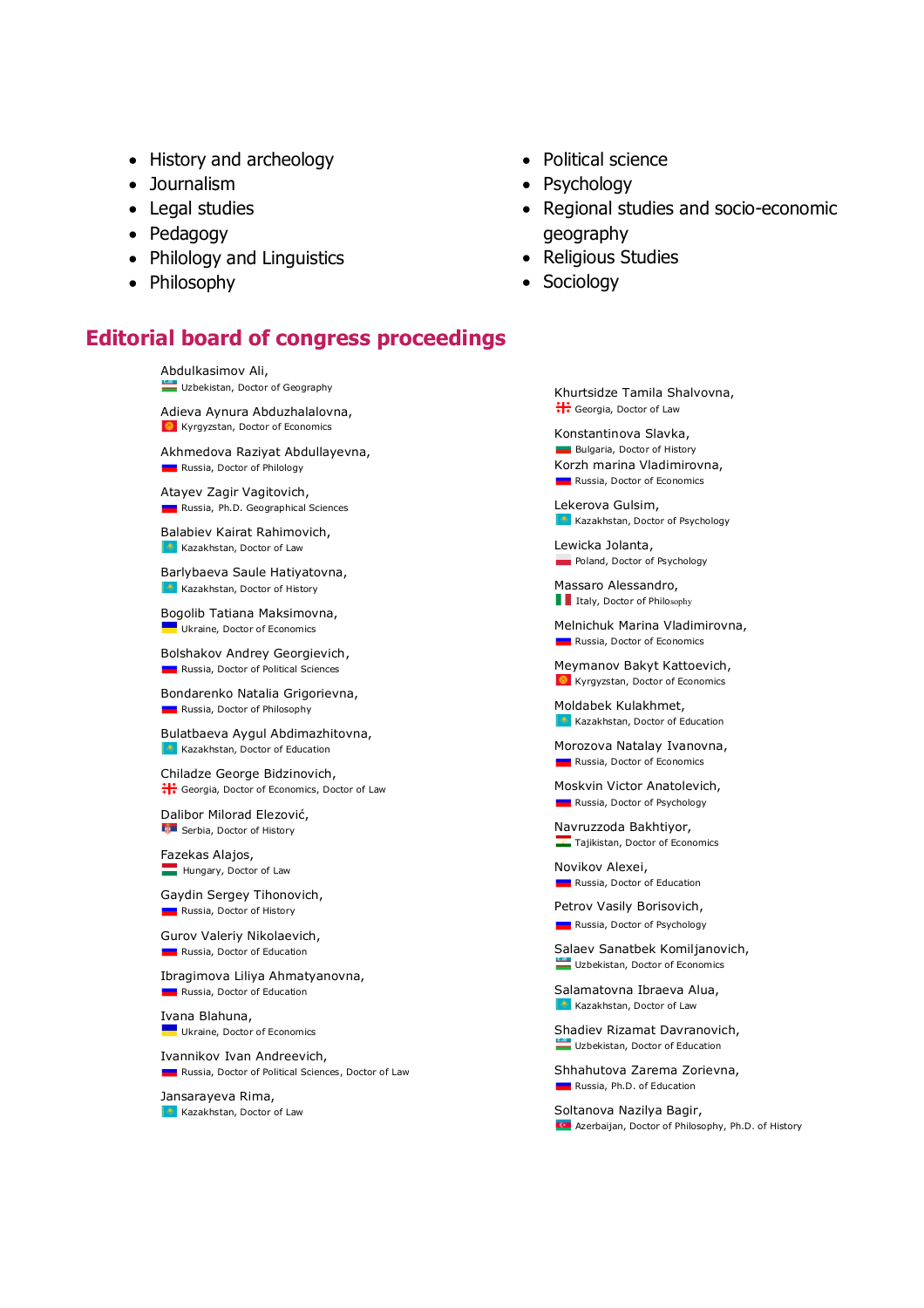Spasennikov Boris Aristarkhovich, **Russia, Doctor of Law, Doctor of Medicine** 

Suleymanova Rima, **Russia, Doctor of History** 

Tereschenko-Kaidan Liliya Vladimirovna, **Ukraine, Doctor of Philosophy** 

Tsersvadze Mzia Giglaevna,  $\frac{1+1}{1+1}$  Georgia, Doctor of Philology

Yashkova Tatiana Alexeevna,

**Russia, Doctor of Political Sciences** 

Yurova Kseniya Igorevna, **Russia, Ph.D. of History** 

Zhaplova Tatiana Mikhaylovna, **Russia, Doctor of Philology** 

Zolotukhina-Abolina Elena, **Russia, Doctor of Philoso** 

## **How to participate in the congress and publish an article**

- 1. Send an article and information about the author to the address of editorial office: **pub@ppublishing.org**. Articles are accepted only by e-mail.
- 2. In 7 days you will be informed on results of reviewing: accepted for publishing, accepted for publishing after revising, rejected. In case of acceptance you will get email with full calculation of cost and all possible methods of payment.
- 3. Pay for services of processing of article and its publication.
- 4. We will send congress proceedings to you by regular mail immediately after the publishing.

## **Cost of services**

| <b>Service</b>                                                                                                                   | Cost                                                              |
|----------------------------------------------------------------------------------------------------------------------------------|-------------------------------------------------------------------|
| Publication of 1 article in the congress proceedings up<br>to 7 pages of the text (12600 characters without blank<br>characters) | 15 euro                                                           |
| Pictures (photos, diagrams), formulas or charts in the<br>text of article                                                        | + 20% to the total cost of<br>the publication of article          |
| Publication of 1 page of the text over the included<br>volume                                                                    | 2 euro                                                            |
| DOI assignment to your article                                                                                                   | 5 euro                                                            |
| Receiving of e-version of the congress proceedings and<br>congress program (an example is here)                                  | <b>Free</b><br>(Available constantly on the<br>Open Access basis) |
| Participation of coauthors and obtaining the certificate<br>of participation for the main author and all coauthors               | <b>Free</b>                                                       |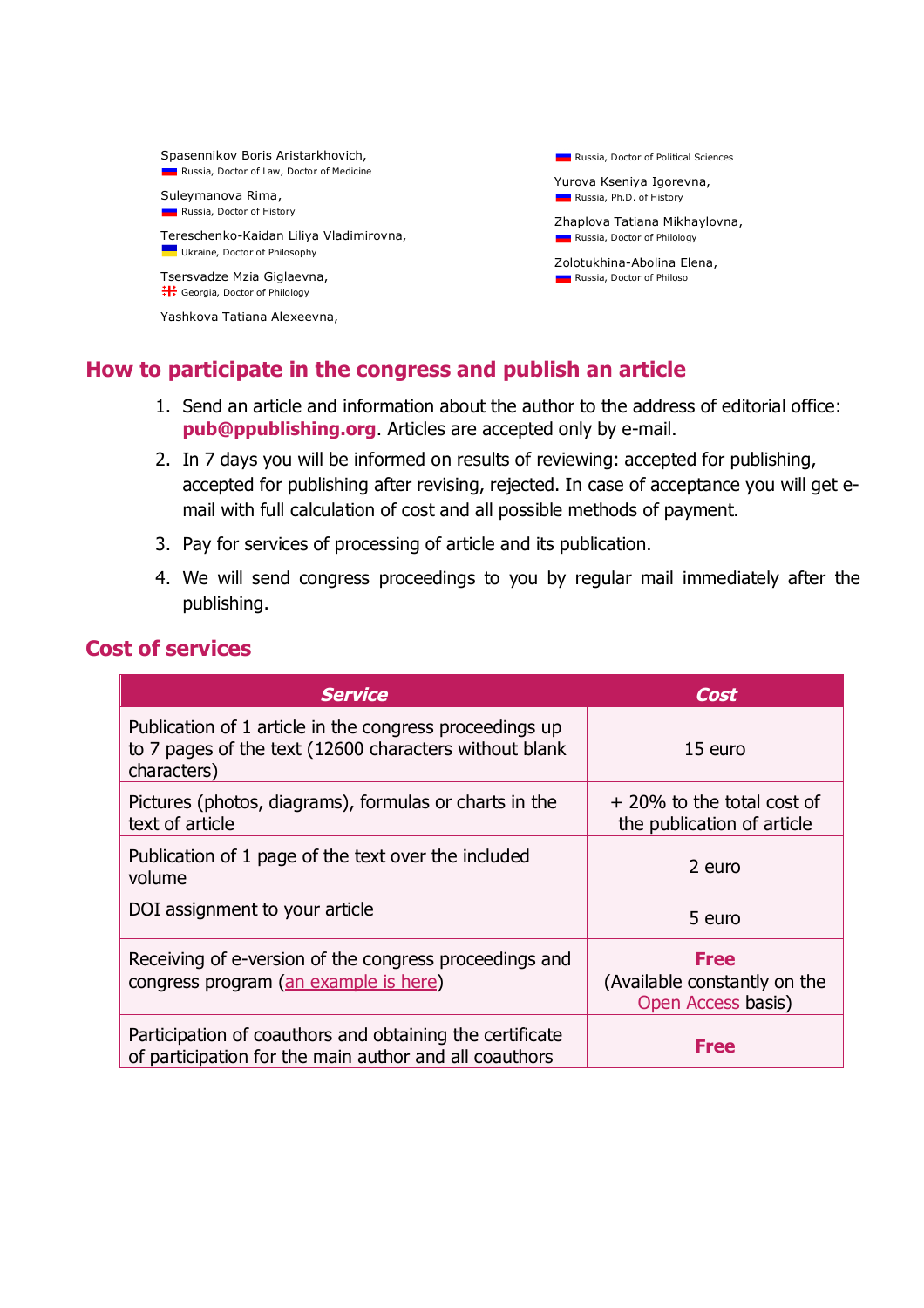# **Methods of payment:**

- Wire transfer to the bank account in euro and US dollars
- PayPal and more than 30 money transfer Internet services

# **It is necessary to send information about the author with the text of an article**

| <b>Type of publication</b>                                                                 | 7 <sup>th</sup> International Congress<br>on Social Sciences and<br><b>Humanities: Building</b><br>academic connections |                        |
|--------------------------------------------------------------------------------------------|-------------------------------------------------------------------------------------------------------------------------|------------------------|
|                                                                                            |                                                                                                                         | English<br>translation |
| Surname, name, patronymic of the author                                                    |                                                                                                                         | required               |
| Title of the article                                                                       |                                                                                                                         | required               |
| Section of the congress                                                                    |                                                                                                                         | not required           |
| Place of study or work, position                                                           |                                                                                                                         | required               |
| Academic degree, academic title                                                            |                                                                                                                         | required               |
| Contact telephone number and <b>e-mail address</b>                                         |                                                                                                                         | not required           |
| Names of all coauthors (if any) who need a<br>certificate of participation in the congress | <b>English or German</b><br>translation                                                                                 |                        |
| Coauthor 1                                                                                 |                                                                                                                         | Full name              |
| Coauthor 2                                                                                 | Full name                                                                                                               |                        |
| Coauthor 3                                                                                 | Full name                                                                                                               |                        |

## **General requirements to articles and information about the author**

| Name of the file with<br>information about the<br><b>author</b> (application for<br>publication) | Separate file with the name "Application - Surname<br>of the Author"<br>(e. g., «Economics – Smith»)                      |
|--------------------------------------------------------------------------------------------------|---------------------------------------------------------------------------------------------------------------------------|
| Name of the file with <b>the</b><br>article                                                      | <b>Separate file</b> with the name "Name of the section $-$<br>Surname of the author"<br>(e. g., «World Economy – Smith») |
| File type                                                                                        | Microsoft Word 97-2013 (doc, rtf)                                                                                         |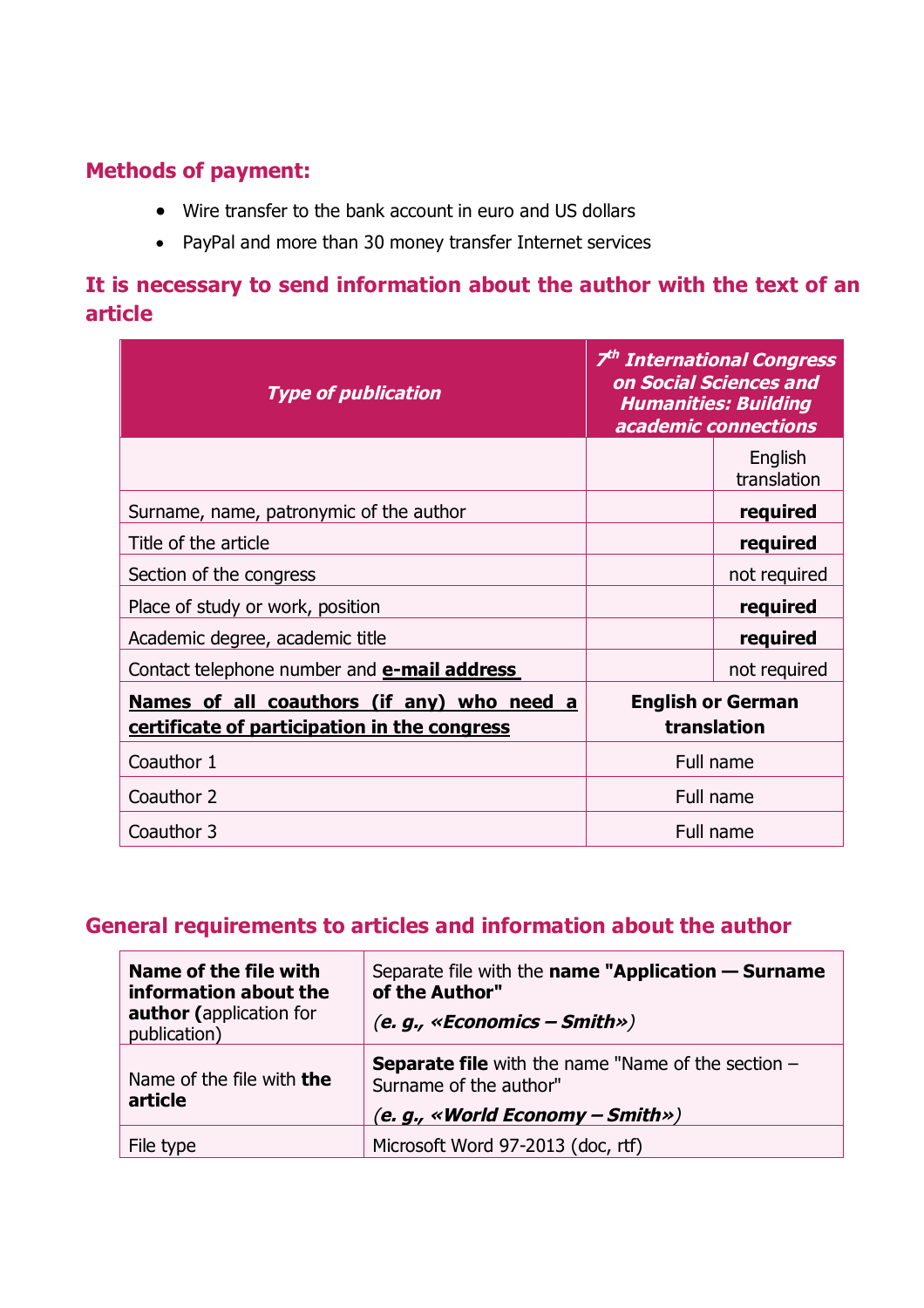| Sheet size                 | A <sup>4</sup>                                                                                                                                                                                                                                                                                                                                             |
|----------------------------|------------------------------------------------------------------------------------------------------------------------------------------------------------------------------------------------------------------------------------------------------------------------------------------------------------------------------------------------------------|
| <b>Margins</b>             | Top and bottom $-2$ cm, left $-3$ cm, right $-1,5$ cm                                                                                                                                                                                                                                                                                                      |
| Font size and line spacing | Times New Roman 14, line spacing 1.5                                                                                                                                                                                                                                                                                                                       |
| Text alignment             | <b>Breadthwise</b>                                                                                                                                                                                                                                                                                                                                         |
| Paragraph (ident)          | $1,25$ cm                                                                                                                                                                                                                                                                                                                                                  |
| Page numbering             | <b>No</b>                                                                                                                                                                                                                                                                                                                                                  |
| Footnotes and references   | Footnotes are made in the end of page with automatical<br>tool of MS Word or similar word processor. Example:<br><sup>1</sup> Footnote 1<br>$2$ Footnote 2<br>Attention! Footnotes in square brackets are not allowed.<br>Example $- [1, 45]$ .<br>References are set below the article, the entries are<br>numbered. It is not obligatory to set the list |
| Pictures / diagrams        | alphabetically.<br>Black and white, embedded in text                                                                                                                                                                                                                                                                                                       |
| Equations and formulas     | Created in the built-in equation editor of the MS Word                                                                                                                                                                                                                                                                                                     |
| Volume of the article      | 2-7 pages and more (from 3600-12600 characters<br>without blank characters)                                                                                                                                                                                                                                                                                |

# **Layout of the title page of an article:**

- Line 1 and  $2 -$  full name of the author, place of study/work and position in English or German (italic characters, right alignment)
- $\bullet$  Line 3 blank
- Line 4 title in English or German (bold-face type, center alignment)
- $\bullet$  Line  $5 -$  blank
- $\bullet$  Line  $6$  text of the article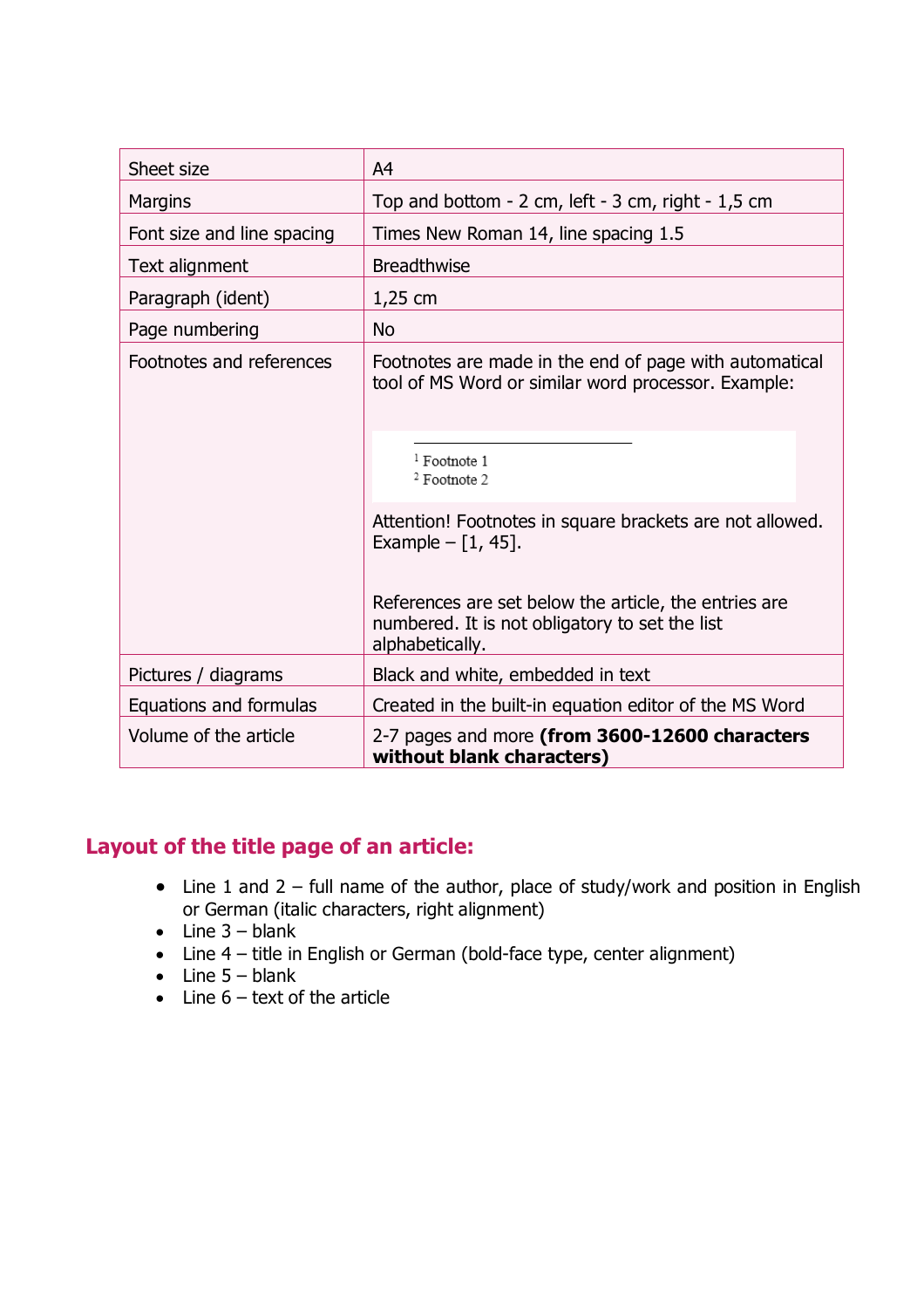## **Contact details of the publishing company:**

Office in Austria Am Europlatz 2, 1120 Vienna, Austria Office in Czech Republic Praha 8 - Karlín, Lyčkovo nám. 508/7, PSČ 18600, Czech Republic

Website: ppublishing.org

Email: pub@ppublishing.org

Phone:  $\overline{=}$  Austria + 43 (720) 882-256 Czech Republic + 42 (022) 888-55-74

## **Additional services of the organization**

If you have a ready-made text of a monograph or other scientific publication and you want to publish it, you can take the opportunity of receiving the most qualitative result for the money you have. The initial cost of the package is 77 euro only.

Please find full information on our website  $-\frac{http://ppublishing.org/author-monography/}{$